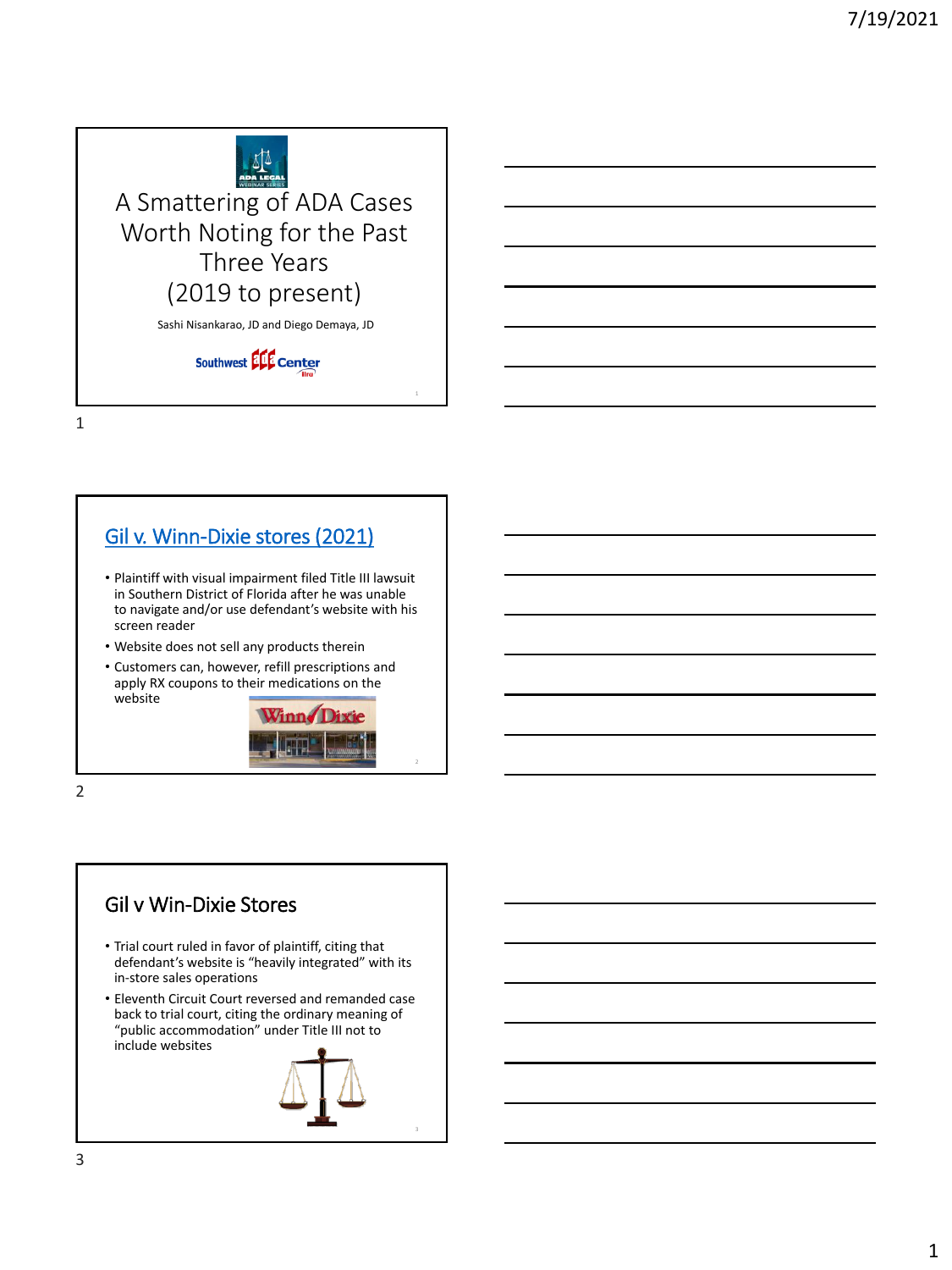#### Rossman v. Dollar General [Corporation et al \(6:18-cv-00573](https://www.pacermonitor.com/public/case/24527275/Rossman_v_Dollar_General_Corporation_et_al)

- Wheelchair user filed suit after she was unable to access the aisles of the Dollar General store because of boxes and other obstructions placed therein
- Suits across the country were joined, and eventually became certified as a class action lawsuit



4

5

4

## [Dollar General Settlement](https://topclassactions.com/disability-class-action-lawsuit/1007514-dollar-general-ada-settlement-reached-class-action/)

- Dollar General does not admit to any liability or wrongdoing in the settlement
- Dollar General will not pay out any monetary relief to class members, but will pay \$1,000 to each of the lead plaintiffs
- Dollar General will stop placing boxes and unshelved items in the path of the aisles in stores
- Dollar General will train employees on disability awareness
- Dollar General will conduct quarterly ADA checks as part of its routine store inspection procedure

5

## Dude! Where's My Counter Space??

- [Kong v. Mana Inv. Co. LLC, et al., 61 NDLR 116 \(9th Cir.](https://casetext.com/case/kong-v-mana-inv-co-1) 2020);
- Customer in wheelchair visited coffee shop with a counter with a "parallel approach" forcing approach from a side angle due to no knee clearance underneath. The counter was 36 inches long and 36'' high.
- He also alleged that the counter surface was crowded with merchandise and displays" -- narrowing the clear width to less than 36'' violating the ADA maintenance provision requiring accessible elements to be clear of obstruction.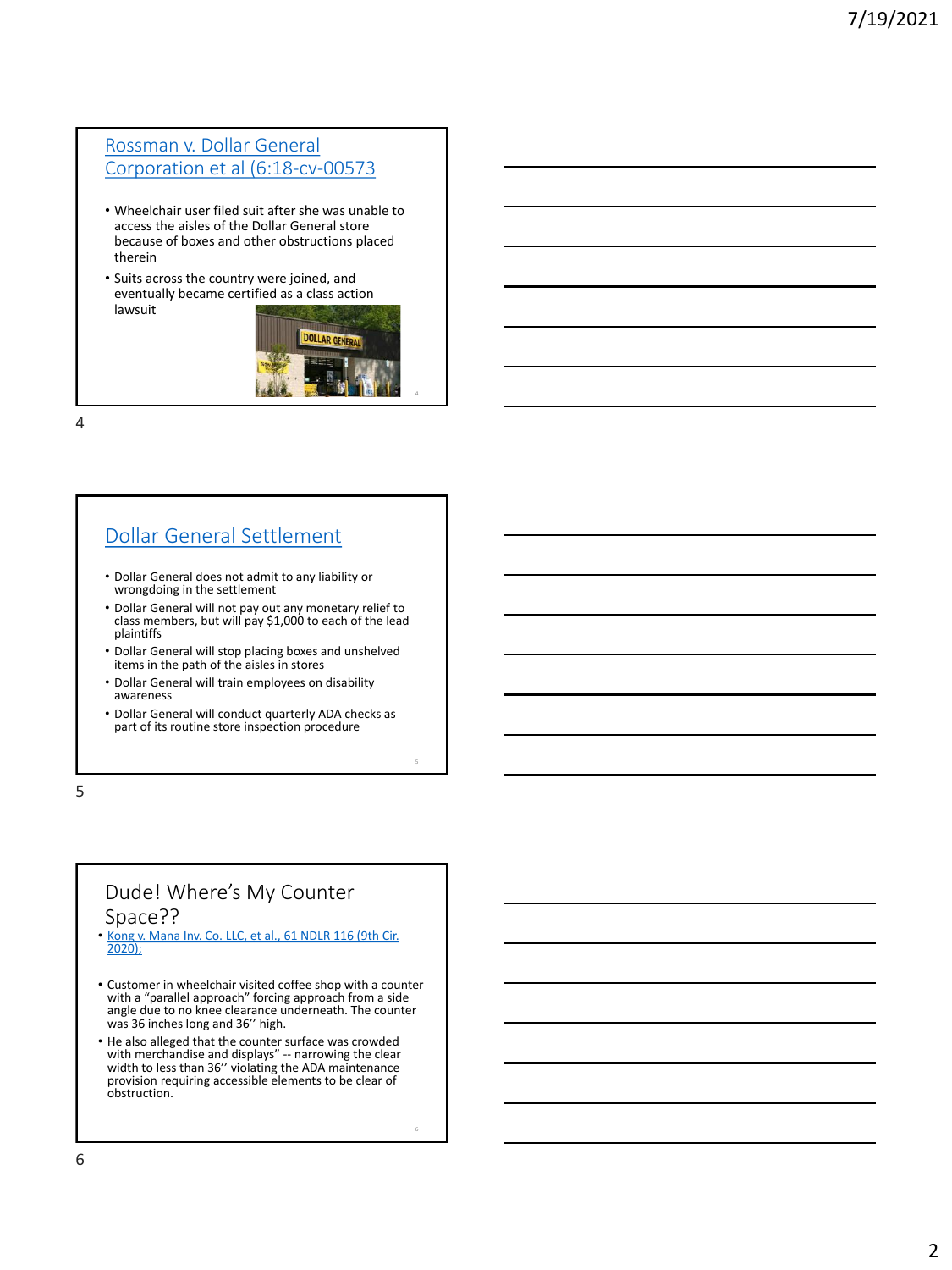#### Court Said No Violation Found

- Court disagreed explaining that an exception in ADA Standards "contemplates" counters less than 36" long when the counter is at an accessible height of 36" inches or lower.
- Because Section [904.4.1](https://www.ada.gov/regs2010/2010ADAStandards/2010ADAstandards.htm) permits a counter built to be less than 36" long, the coffee shop did not violate the counter design standard.
- Coffee shop is not required to "maintain" 36" of usable counter space because the CFR maintenance requirements cannot be more stringent than the [New Construction] scoping requirements.

7

#### Architectural Barrier Removal Lessons Anyone?

- The Readily Achievable Barrier Removal standard applicable to Existing Facilities should not be [enforced via strict application of the ADA 2010](https://www.ada.gov/2010ADAstandards_index.htm)  Standards because they merely serve as a "guide" for [readily achievable barrier removal w](https://www.ada.gov/reachingout/factors.html)ithout imposing undue burden;
- Too many ADA "drive by lawsuits" wrongly apply ADA New Construction standards to Existing Facilities.

8

## Bridges et al. v. Houston [Methodist Hospital \(2021\)](https://docs.justia.com/cases/federal/district-courts/texas/txsdce/4:2021cv01774/1830373/18)

- Plaintiff, joined by 116 fellow Methodist employees, argues that defendant coercing employees to take thee COVID-19 vaccination
- Defendant contends that employees are not required to take the vaccine, and that if employees choose not to be vaccinated, then they can work somewhere else

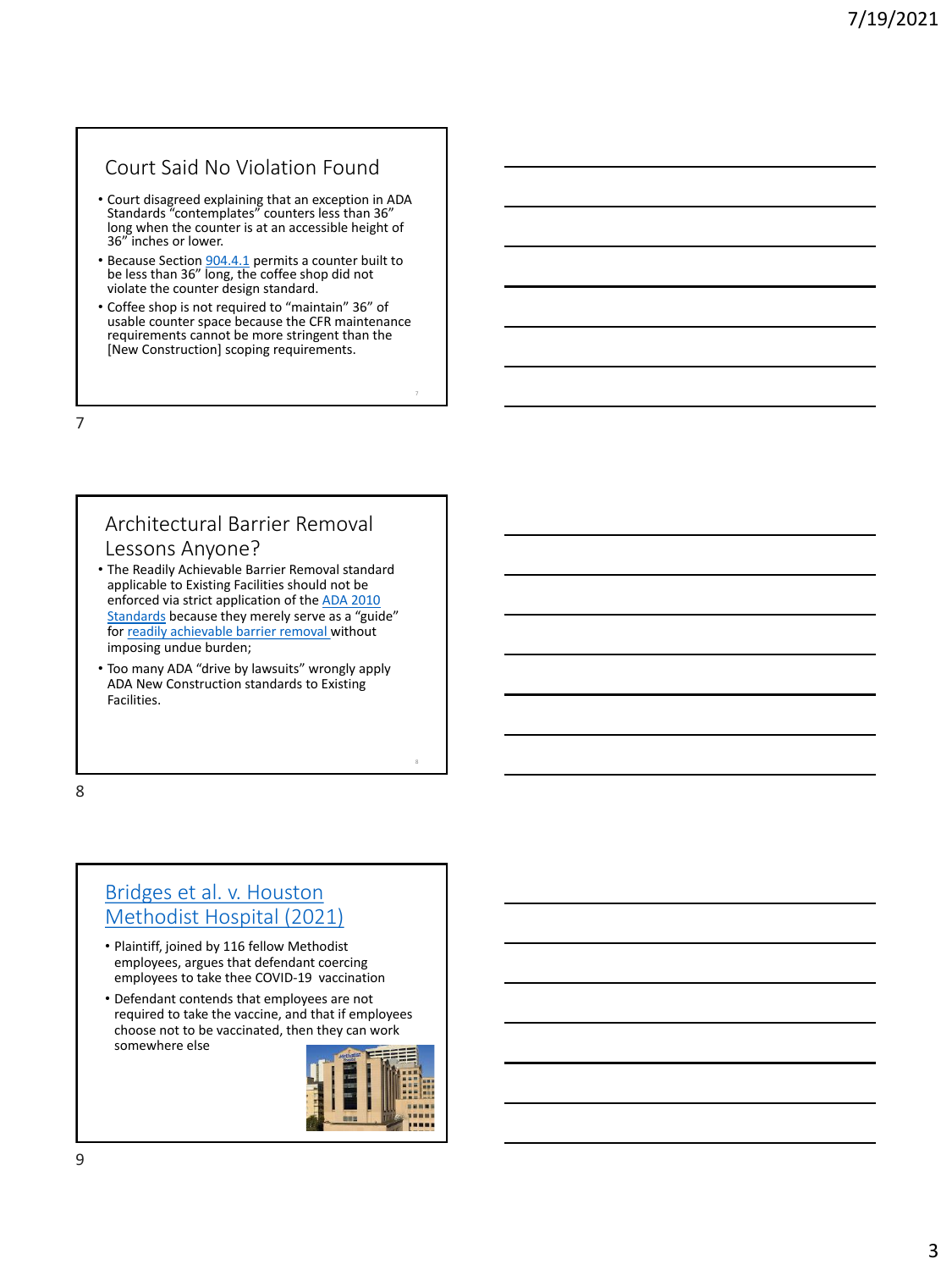## [Bridges et al. v. Houston](https://www.eeoc.gov/wysk/what-you-should-know-about-covid-19-and-ada-rehabilitation-act-and-other-eeo-laws)  Methodist Hospital

- Federal trial court found that employers can require their employees to be vaccinated as a condition of employment in exchange for remuneration
- [EEOC guidance](https://www.eeoc.gov/wysk/what-you-should-know-about-covid-19-and-ada-rehabilitation-act-and-other-eeo-laws) permits employers to require vaccination so long as employers make reasonable accommodations for employees upon request
- Court also stated that defendant implemented such a requirement in the best interest of its employees, staff, patients and their families

10

11

10

# An Elbow Injury? What Disability?

- [Skerce v. Torgeson Elec. Co., 63 NDLR 36 \(10th Cir.](https://ecf.ksd.uscourts.gov/cgi-bin/show_public_doc?2018cv2040-58)  2021);
- Electrician with diabetes injured elbow at work. Employer accommodated his work restrictions with light duty when available. When it was not available, he was paid by workers' comp. Two days after he let the company know he was cleared for full-duty work, the company terminated the worker based on "companywide layoffs."

11

#### Summary Judgment based on 1990 ADA Led Jury to Erroneous Conclusion

- District Court held temporary elbow injury not protected as a disability under [1990 ADA;](https://www.eeoc.gov/americans-disabilities-act-1990-original-text)
- So case wrongly went to trial based on his diabetes to determine whether he had a covered disability. A jury found for the company on the ADA claim based on short duration of elbow injury as a disability.

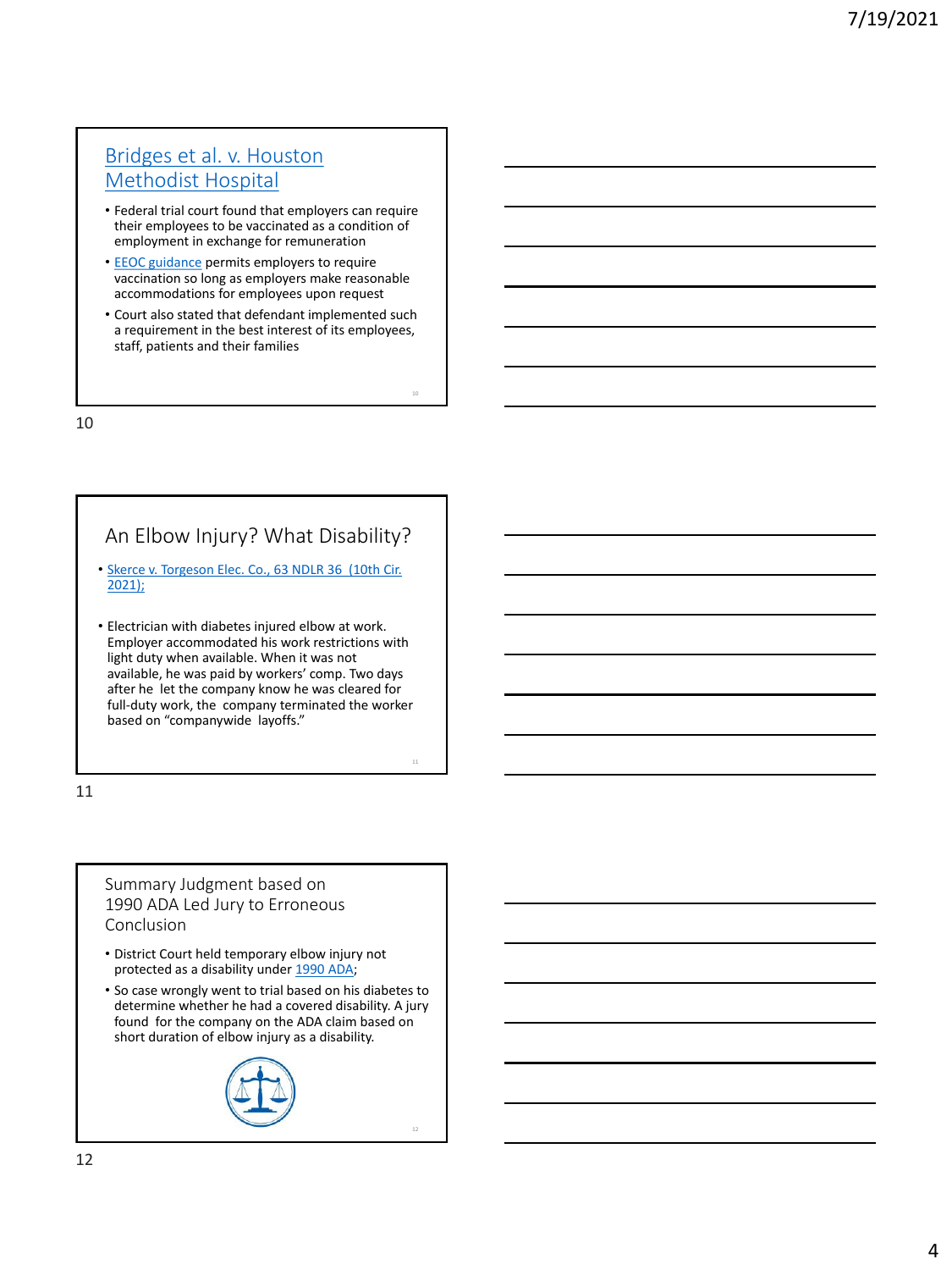#### Wrong! Appeals Court Says Duration of Disability is Irrelevant

- [Skerce v. Torgeson Elec. Co., 63 NDLR 36 \(10th Cir.](https://ecf.ksd.uscourts.gov/cgi-bin/show_public_doc?2018cv2040-58)  2021);
- Court emphasized electrician's elbow injury prevented work for three months and limited lifting to 10 pounds for at least two months. He asserted that his injury substantially limited major life activities of performing manual tasks, lifting, and working. This means temporary injury could qualify as a disability because "duration of disability" is irrelevant under ADAAA. Instead, issue is whether the injury substantially limits one or more major life activities.

13

#### It's Only a Migraine! Get Back to Work!

[Woolf v. Strada, et al., 60 NDLR 137, No. 19-860 \(2d Cir. 02/06/20](https://law.justia.com/cases/federal/appellate-courts/ca2/19-860/19-860-2020-02-06.html));

- Sales representative had migraines that worsened while receiving increasingly poor performance reviews. He asked for a transfer within the company but was denied for being in poor standing. After a verbal warning worker informed HR and supervisors about his severe migraines.
- His neurologist explained that work-related stress was the "primary trigger" for the migraines and that he was at risk of a stroke or heart attack. Neurologist added that, absent a change in the patient's current work environment, "a medical leave of absence … alone will not significantly mitigate this stress."
- 14 • Employee asked that instead of a transfer he be permitted to perform same job with different supervisors. His request was denied and he began taking intermittent medical leave. He was terminated after another low performance review.

14

## District Court Erroneous Decision Based on 1990 ADA, Again!

- District Court granted summary judgment for employer on the grounds that sales rep was not disabled within [1990 ADA m](https://www.eeoc.gov/americans-disabilities-act-1990-original-text)eaning of disability because he did not show he was substantially limited in a major life activity of working;
- This court used "working" as a physical activity that in their view was not substantially limiting; i.e., Where an employee's condition leaves him unable to perform only a single, specific job; he is not substantially impaired in the major life activity of working!

15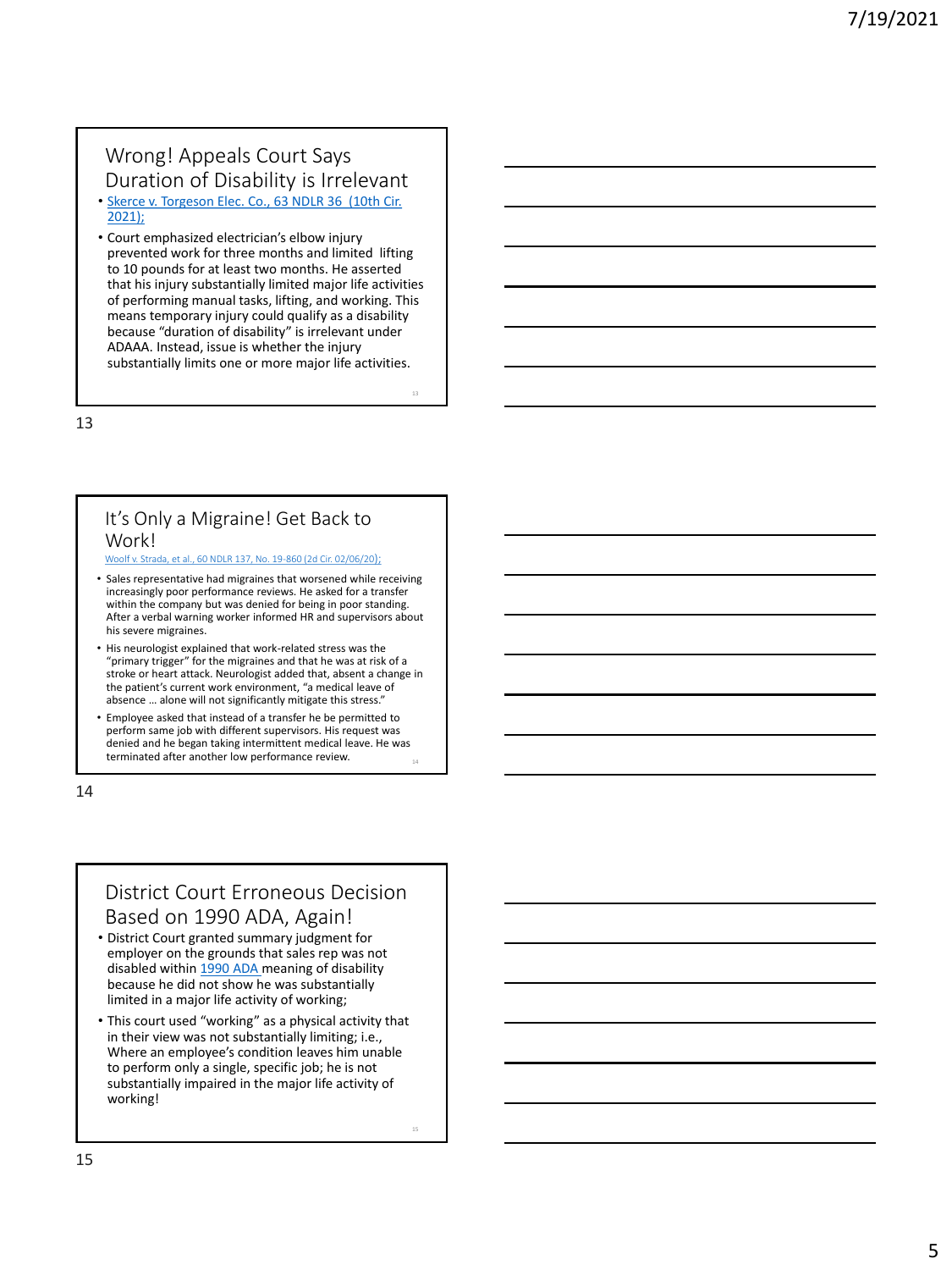## Yes, the Appeals Court also Forgot [ADAAA](https://adata.org/sites/adata.org/files/files/Employee_View_of_Changes_LP%20final2018(1).pdf)!

- Appeals court interpreted facts against employee: "… While the migraines affected his performance at work, he admitted that the migraines were related to stress caused by working under his direct supervisors and that he believed he could perform the same job if he were transferred to a different location or managed by different supervisors;
- Because he did not show that his migraines substantially limited his ability to work in a class or broad range of jobs, he did not have a disability covered by ADA.

16

#### Take Away Lesson 1

- District and Appeals courts keep ignoring ADAAA shift of burden requiring employer to FIRST engage in "interactive process" and consider reasonable accommodations and avoid overly scientific analysis of disability;
- Courts erred by ignoring ADAAA broader definition of "disability" and wrongly reasoning that worker must be unable to perform a "broad range of jobs" before being found as "substantially limited" in major life activity of working; i.e., should have considered effect of Migraines on several major life activities; e.g., concentrating, thinking, seeing, walking, standing, etc.

17

#### Take Away Lesson 2

- Even in 2021 courts still erroneously apply 1990 ADA legal frameworks no longer valid under [2008 ADAAA](https://www.eeoc.gov/statutes/americans-disabilities-act-amendments-act-2008).
- Plaintiff or legal counsel MUST plead CORRECT applicable law; call out court on incorrect application of law; be ABSOLUTLEY accurate and STRATEGIC presenting facts because courts WILL USE FACTS against the plaintiff;
- Courts WILL NOT, in most cases, correct pleadings applying old or incorrect law – e.g. 1990 ADA.

18

16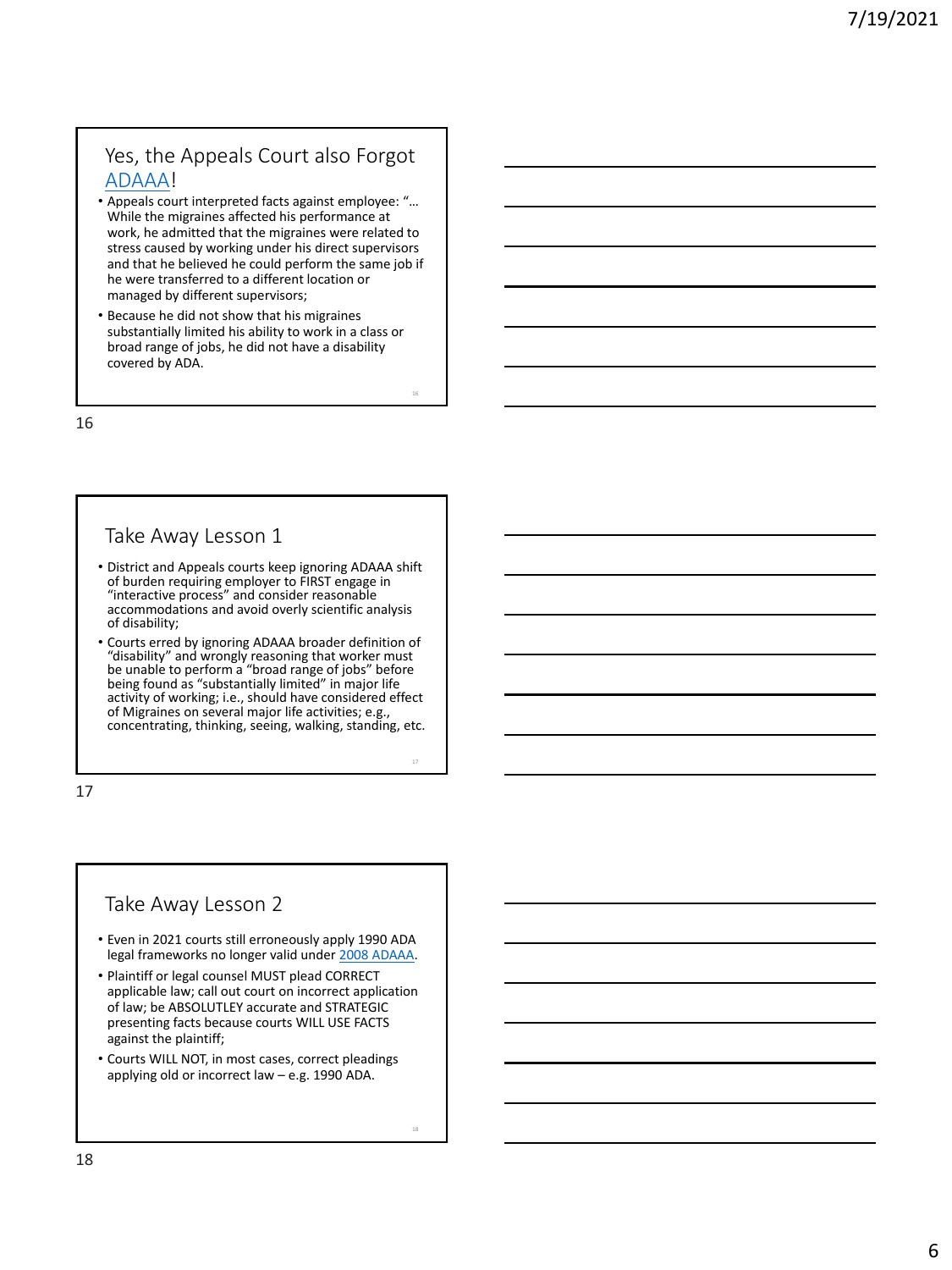#### Take Away Lesson 3

- Clearly understand complex ADA legal frameworks; e.g., Interactive Process, Episodic/Temporary Disability as protected if Substantially Limiting, Reasonable Accommodation, etc.
- Apply [ADAAA 9 Rules of Construction a](http://southwestada.org/html/topical/Disability/Dis_definition.html)nd Burden Shift to prove/disprove employer failures.
- Strategize ADA claims; e.g., whether employer first engaged in Interactive Process, failed to accommodate, Regarded As, Retaliated, etc.

19

#### Where is HR When Conflicts Arise at Work?

- HR still wrongly begins reasonable accommodation process by engaging in overly-scientific analysis of "disability" INSTEAD of first engaging in Interactive Process;
- HR still wrongly counts 6 months or less duration as indicative of no covered disability instead of first determining whether episodic/temporary condition poses substantial limitation;
- HR still wrongly requires employees to return to work 100% healed before allowing return to work;
- HR typically fails to understand "regarded as" prong of definition of "disability."

20

#### Do Courts Really Understand the "Regarded as" Prong of the ADA Definition of Disability?

- [Garner v. Vendtech-SGI LLC, 63 NDLR 77 \(E.D. Mo. 2021\)](https://casetext.com/case/hurley-v-vendtech-sgi-llc)
- Armed security officer claimed having small hands preventing discharge of assigned firearm. When hired<br>she failed her first qualification test but eventually<br>passed and later passed her 6 month requalification test three times. During that test she also failed 3 times.
- On her next requalification attempt she failed twice and was sent to remedial training. After training she failed twice more and complained that her firearm did not function properly. The company found the gun to be in working order. She was terminated for failure to complete weapons qualification.

21

19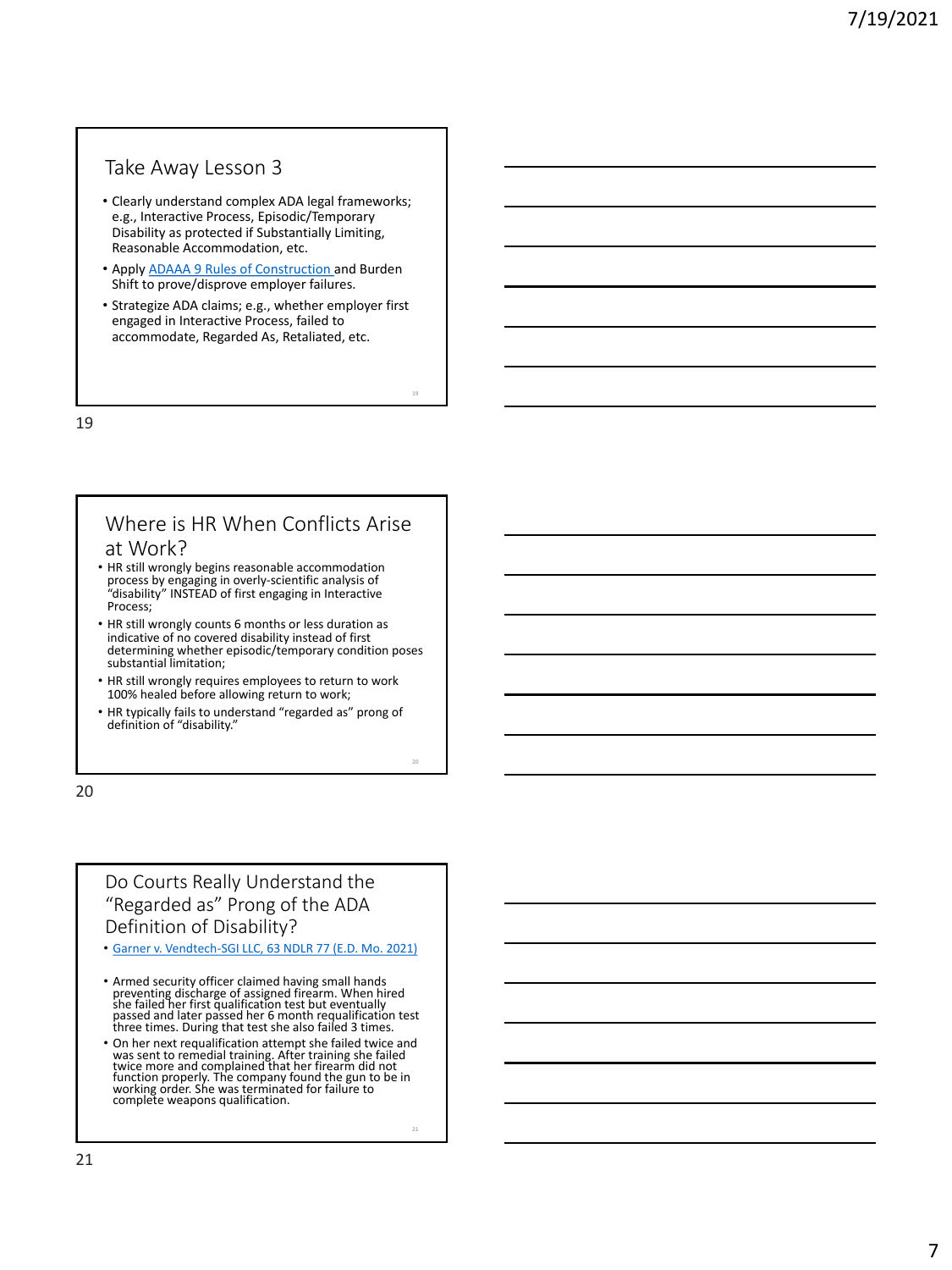#### Learn from Bad Case Decisions

- District court granted summary judgment to employer;
- Employee's allegation that her hands were too small to operate assigned firearm was, without evidence of a medical diagnosis or underlying condition, insufficient to show a physical impairment covered by ADA;
- She did not allege she had an underlying condition that left her with unusually small hand and testified in deposition that her hands were of average size and did not have a medical diagnosis of small hands as disability.

22

23

24

22

#### District Court Erroneous Reasoning Should Lead to Appeal

- Court reasoned that when the major life activity at issue is "working," the employee "must be "unable to work in a broad class of jobs;"
- Court uses major life activity of "working" against plaintiff to avoid recognizing other major life activities – even if albeit the "working activity" concept was correctly interpreted in this poorly pleaded case.

23

#### Courts Ignore Rules of Construction - ["Major Life Activity" \[29 C.F.R. Sec](http://southwestada.org/html/topical/Disability/Dis_definition.html)  $1630.2(j)(1)(i-v)$  and (viii)]

- An impairment need not prevent or severely or significantly limit a major life activity to be "substantially limiting" not every impairment will be a disability;
- "substantially limits" should be construed broadly in favor of expansive coverage to the maximum extent permitted by ADA terms;
- Determination of whether impairment substantially limits a major life activity requires an individualized assessment;
- Congress' directs primary focus of ADA is whether discrimination occurred determination of disability should not require extensive analysis;
- Determination of "major life activity" is done by comparison to most people and will not usually require scientific, medical, or statistical evidence unless appropriate;
- Individual need only be substantially limited, or have a record of a substantial limitation, in one major life activity for coverage under first or second prong of "disability" definition.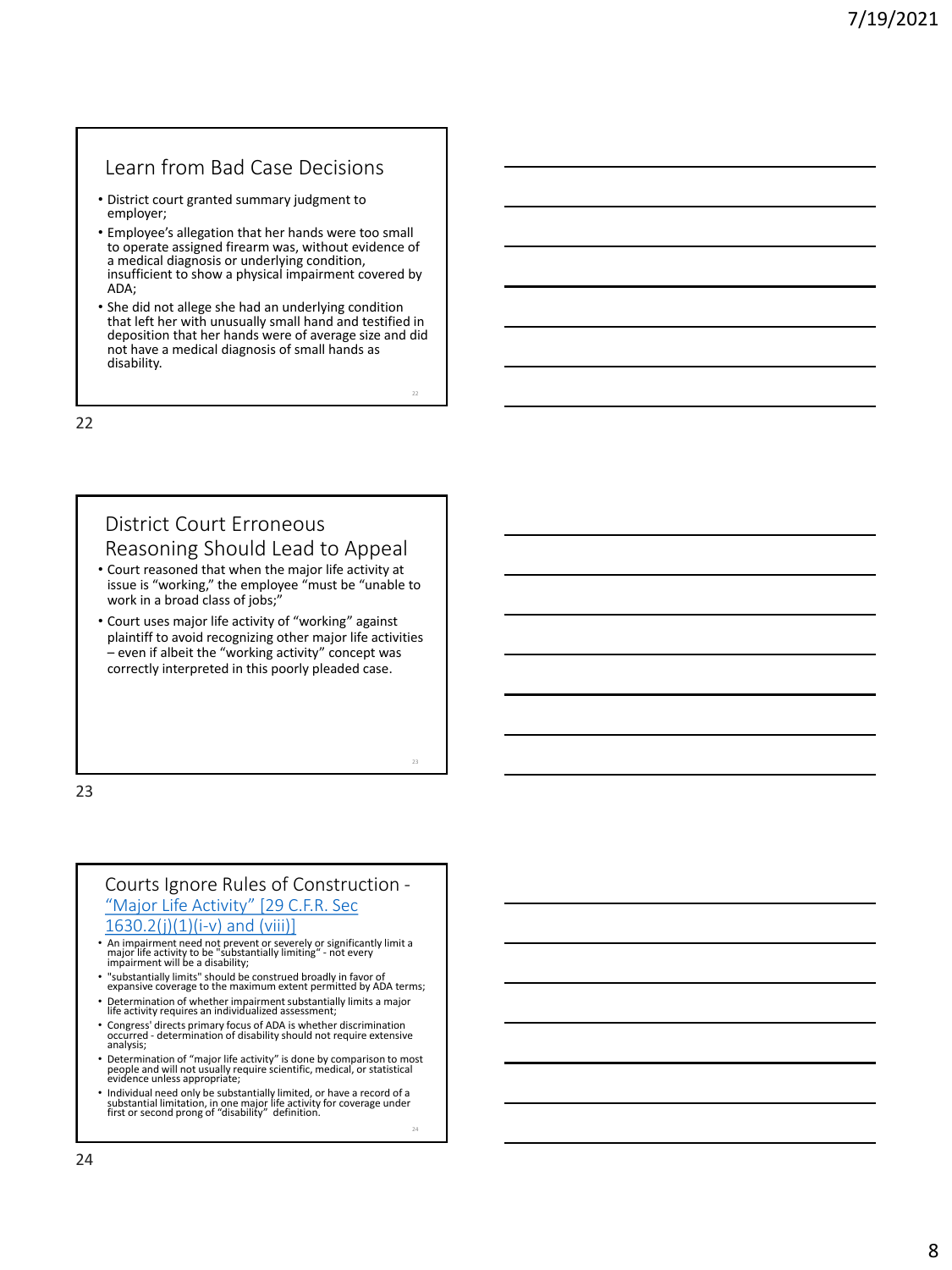# Court Wrongly Infuses "Regarded

- As" Discussion Against Employee • Court says: it is not enough for plaintiff to demonstrate that she is "regarded as" unable to perform a particular job or type of job. To be regarded as substantially limited in the major life activity of working, she must be regarded as precluded from a substantial class of jobs.
- WRONG! Employee did not plead "regarded as" claim against employer. Yet court wrongly infuses the "regarded as" prong into its incorrect analysis of "working" as a substantial limitation.
- One simply cannot make this up folks!

25

# Let's Understand the

# Regarded As ADA Protection 1 • Pleading "small hands" as disability was ill advised

- without medical documentation to support substantial limitation of major life activity in addition to self contradiction by admitting hands were average size!;
- She should have claimed "regarded as" discrimination;<br>i.e., she was fired for inability to pass shooting test<br>because her grip was inconsistent with assigned weapon.<br>If she had claimed that employer perceived her unqualified because her smaller grip posed a problem employer refused to allow correction with adequate size weapon, she might have been able to prove that<br>employer regarded her as having a disability that unfairly<br>disqualified her from job.
- Medical documentation would not be necessary because there is no disability!

26

## Let's Understand the Regarded As ADA Protection 2

- [Lyons v. Katy Independent School District, 5th Cir., No. 19](https://www.ca5.uscourts.gov/opinions/pub/19/19-20293-CR0.pdf) 20293 (June 29, 2020), petition for rehearing denied (July 27,  $\frac{2025}{2020}$
- Court noted that ADA and its implementing regulations provide that regarded -as status "shall not apply to impairments that are transitory and minor."
- Court reasoned that "[any impairment as a result of<br>[plaintiffs] ... surgery was objectively transitory and minor by<br>her own admission because the actual or expected duration<br>of any impairment related to the lap-band pro less than six months.;
- Remember: Duration is irrelevant. Teacher should have claimed the substantial limitation of the temporary impairment instead of using "regarded as" claim.

27

25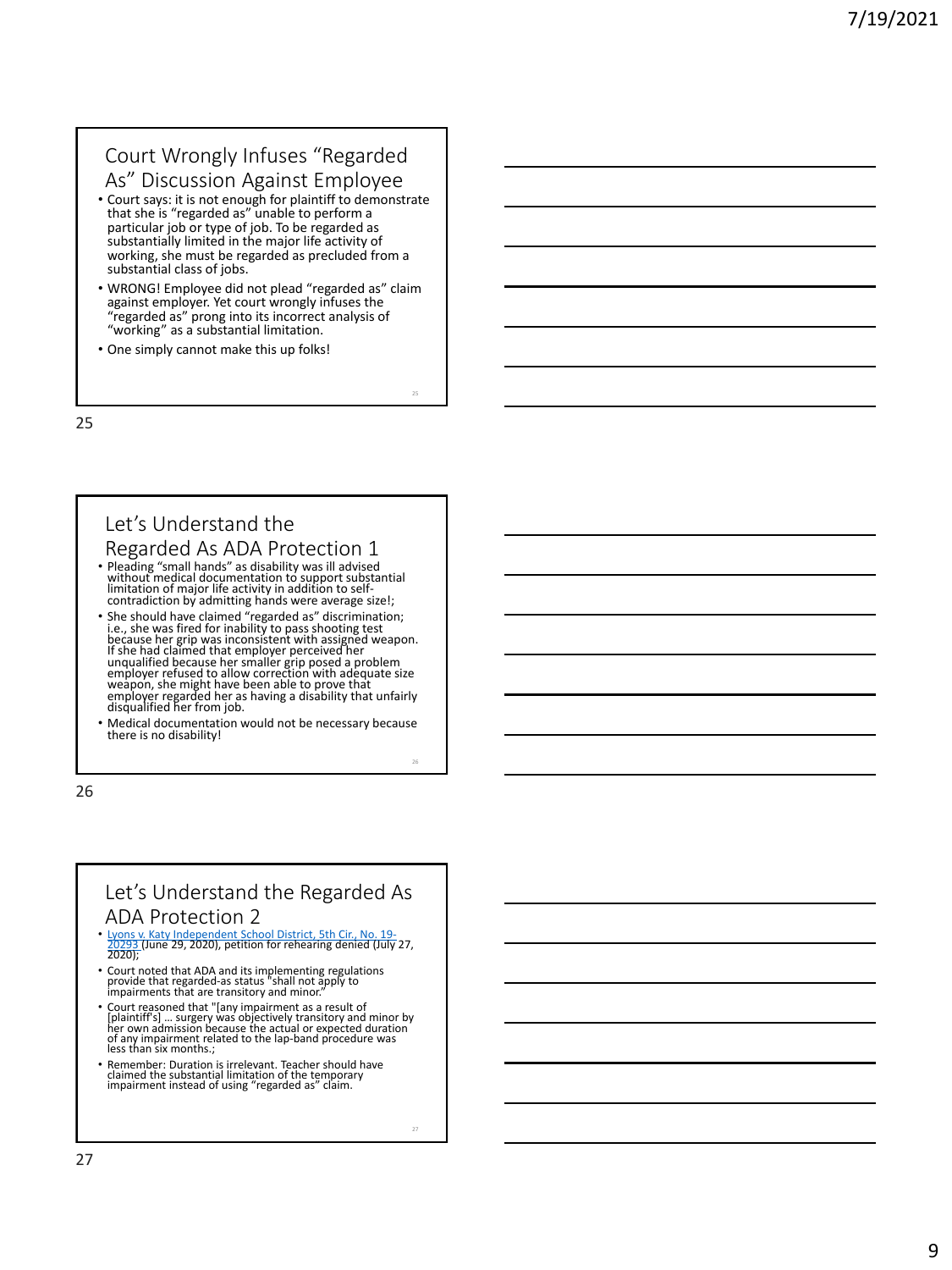## [ACB of New York, Inc. v. City of](https://www.ada.gov/acbmc/acbmc_motion.html)  New York

- ACB of New York, on behalf of named plaintiffs and a class of people with vision impairments, filed suit, alleging that defendant's intersections are not accessible under Title II
- Plaintiffs argue that people with vision impairments do not have meaningful or equal access to defendant's pedestrian grid

28

## [ACB of New York, Inc. v. City of](https://www.ada.gov/acb_nyc_soi.html)  New York (2021)

- DOJ Statement of Interest asserts the final plan should:
- (1) ensure that newly constructed and altered signalized<br>intersections are accessible and that existing signalized<br>intersections are modified such that individuals with vision-<br>related disabilities have an equal opportu vision-related disabilities access to the pedestrian grid only where those methods are as effective as APS and prioritize integration; (3) consider financial and administrative burden<br>only in choosing between equally effective alternatives, as<br>the City has forfeited the argument that costs establish a<br>defense to liability, see Order at 37; an

29

## [A. V. v. Douglas County School](https://www.ada.gov/av_douglas_co_soi.html)  **District**

- Department of Justice Statement of Interest details defendant's Title II obligations through its employees and contractors, including its school resource officers
- Plaintiff was not required to request reasonable modifications under Title II
- Defendant had ample prior knowledge of plaintiff's disability and was required to make reasonable modifications during the arrest
- The instant arrest did not occur under exigent circumstances, as plaintiff did not pose a significant danger in the circumstances, so defendant was still required to make reasonable modifications under Title II

30

28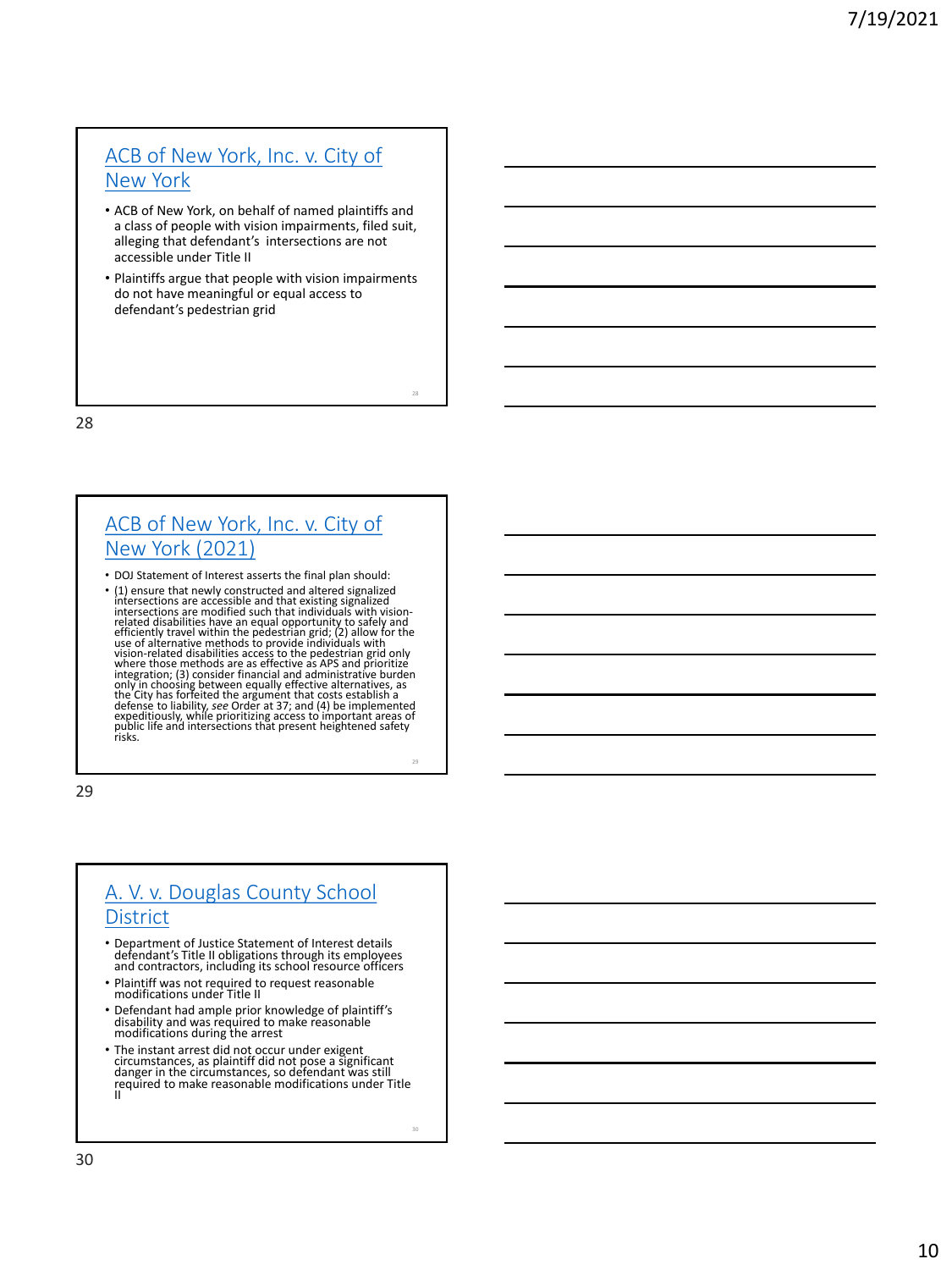## [A. V. v. Douglas County School](https://dockets.justia.com/docket/colorado/codce/1:2021cv00704/205103)  District (2021)

- Plaintiff, an eleven-year-old child with Autism Spectrum Disorder was sitting and talking with his therapist
- School resource officers handcuffed plaintiff after he poked a classmate with a pencil earlier in the day
- Plaintiff asked that he be able to have his dad with him and to be uncuffed
- Plaintiff stated that defendant knew that he had ASD through multiple channels
- Defendant argued that plaintiff never request reasonable modifications

31

## [Wilson v. City of Southlake \(2019\)](https://law.justia.com/cases/federal/appellate-courts/ca5/18-10342/18-10342-2019-08-28.html)

- Plaintiff appellant had one prior incident in which he became angry and threw items in his teacher's room in the presence of said teacher and school guidance counselor
- Appellant exhibited similar behavior in a second incident, during which guidance counselor called for school resource officer to just stand back and observe
- Counselor disclosed that appellant had multiple behavioral and mental disabilities to the school resource officer
- Both parties stipulated that appellant was whirling a jump rope around, claiming that it was a homemade num-chuk
- Officer heckled appellant, calling him offensive names and ignoring the fact that appellant had disabilities

32

# Wilson v. City of Southlake

- Fifth Circuit found there to be a genuine dispute in material fact of whether appellant whirling the jump round around was a dangerous or harmful behavior
- Court also found that there were no exigent circumstances because school resource officer arrested appellant, but all the while continued to call him names and failed to acknowledge his disabilities
- Court found that officer relied on appellant's past behavior, not his current behavior, when he wrongly asserted exigent circumstances during the arrest
- Court reversed and remanded case to trial court because there was genuine dispute of material fact

33

31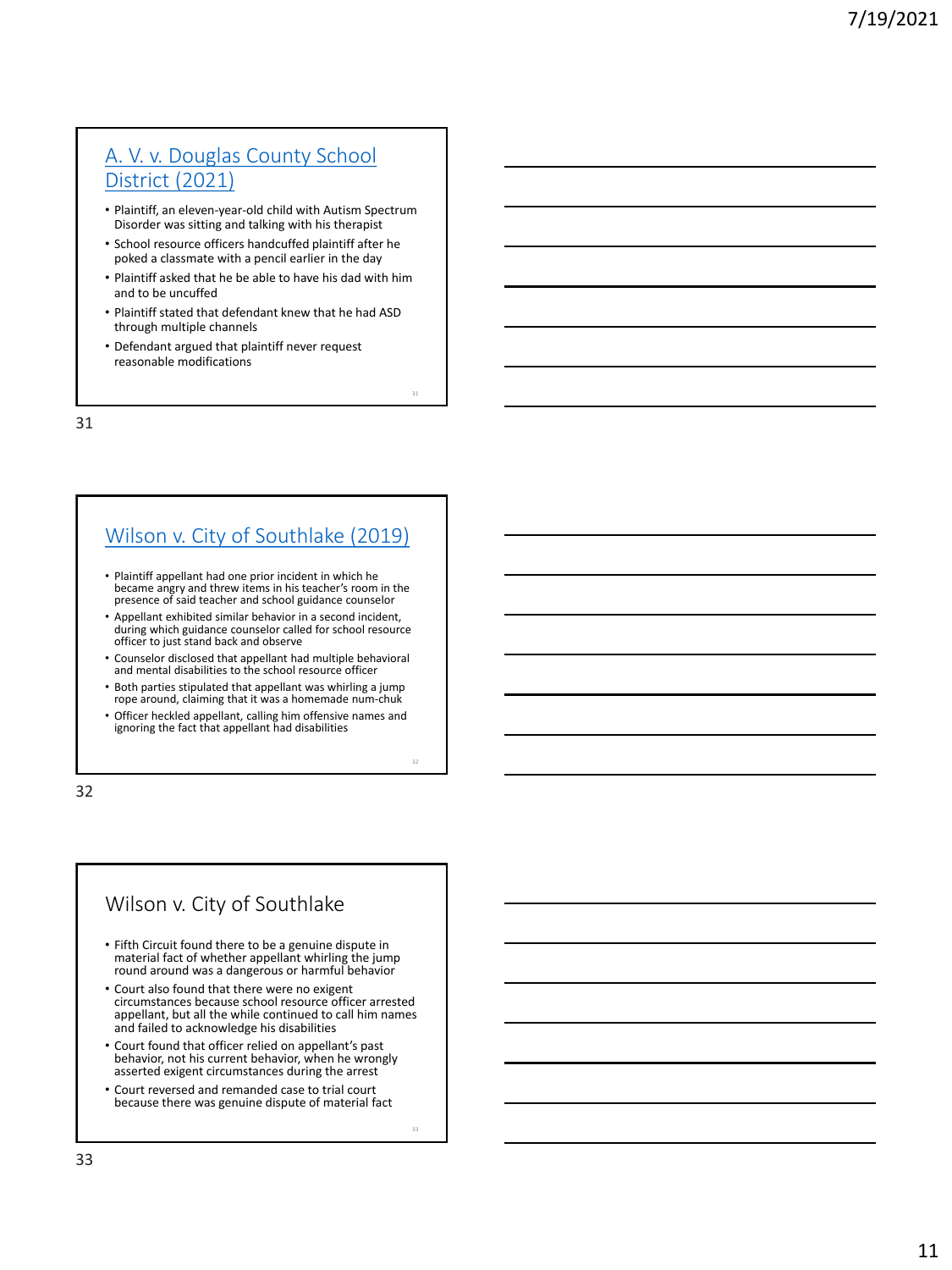#### And Now… for a Proper Application of Regarded As – Post Secondary Education

- Schimkewitsch v. New York Inst. of Tech., 61 NDLR 117<br>[E.D.N.Y. 2020];
- Prior to his diagnosis of anxiety disorder, a student in a physician assistant program with a 3.5 GPA appealed a grade for one of his classes and was required to appear before the academic standing committee. After the meeting, a professor allegedly advised him to "get psychiatric counseling or executive coaching.
- During a clinical rotation the student took a break to get some sleep. After three hours, he was awakened and sent home by his preceptor. At a meeting regarding the sleeping incident, false accusations alleged that he had engaged in behavior that "risked patient harm."

34

#### And Now… for a Proper Application of Regarded As – Post Secondary Education

- [Schimkewitsch v. New York Inst. of Tech., 61 NDLR 117](https://casetext.com/case/schimkewitsch-v-ny-inst-technology)  (E.D.N.Y. 2020);
- Prior to his diagnosis of anxiety disorder, a student in a physician assistant program with a 3.5 GPA appealed a grade for one of his classes and was required to appear before the academic standing committee. After the meeting, a professor allegedly advised him to "get psychiatric counseling or executive coaching.
- During a clinical rotation the student took a break to get some sleep. After three hours, he was awakened and sent home by his preceptor. At a meeting regarding the sleeping incident, false accusations alleged that he had engaged in behavior that "risked patient harm."

35

## Student Proved Regarded As Claim

- Statement by professor that he should get "psychological counseling or executive coaching" was followed by: 1) emergency suspension; 2) required to obtain a psychiatric clearance; 3) a diagnosis from a school -affiliated psychiatrist certifying he was fit to return to school; and 4) expulsion for violation of school policies.
- Taken together such adverse actions were sufficient to support a claim of discrimination based on perceived disability.

36

34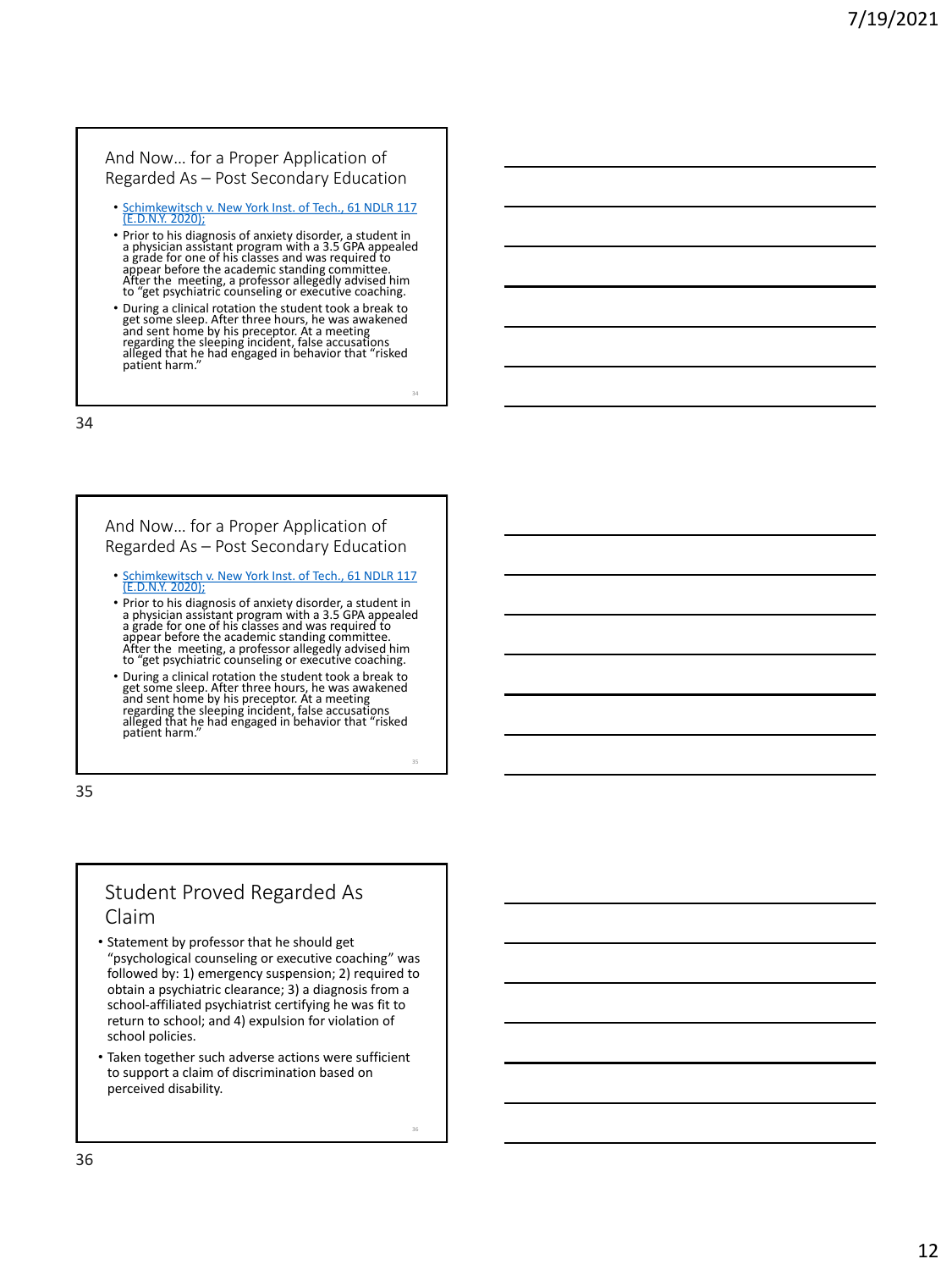## Disability Not Found Based on Court Mischaracterization of Facts

• Court said while student contended anxiety disorder interfered with his ability to pursue studies, the allegations in his complaint undermined this assertion. His psychiatrist certified that his diagnosis did not impact his ability to participate in the program and he alleged that he carried a GPA of 3.5.

37

38

37

#### Take-Away Lessons for Education-Related Disability Issues

- This case went back to using above average GPA to imply that if one has a good GPA, then one must not need an accommodation for a disability.
- This kind of mostly post-secondary related view became ill-fated after the ubiquitous California case that foreclosed a student from attending a graduate school via denial of entrance exam accommodations merely because he had an above average GPA in college.
- A psychiatrist diagnosis of a disorder while recommending that the student resume studies does not foreclose having a disability that may necessitate reasonable accommodation.